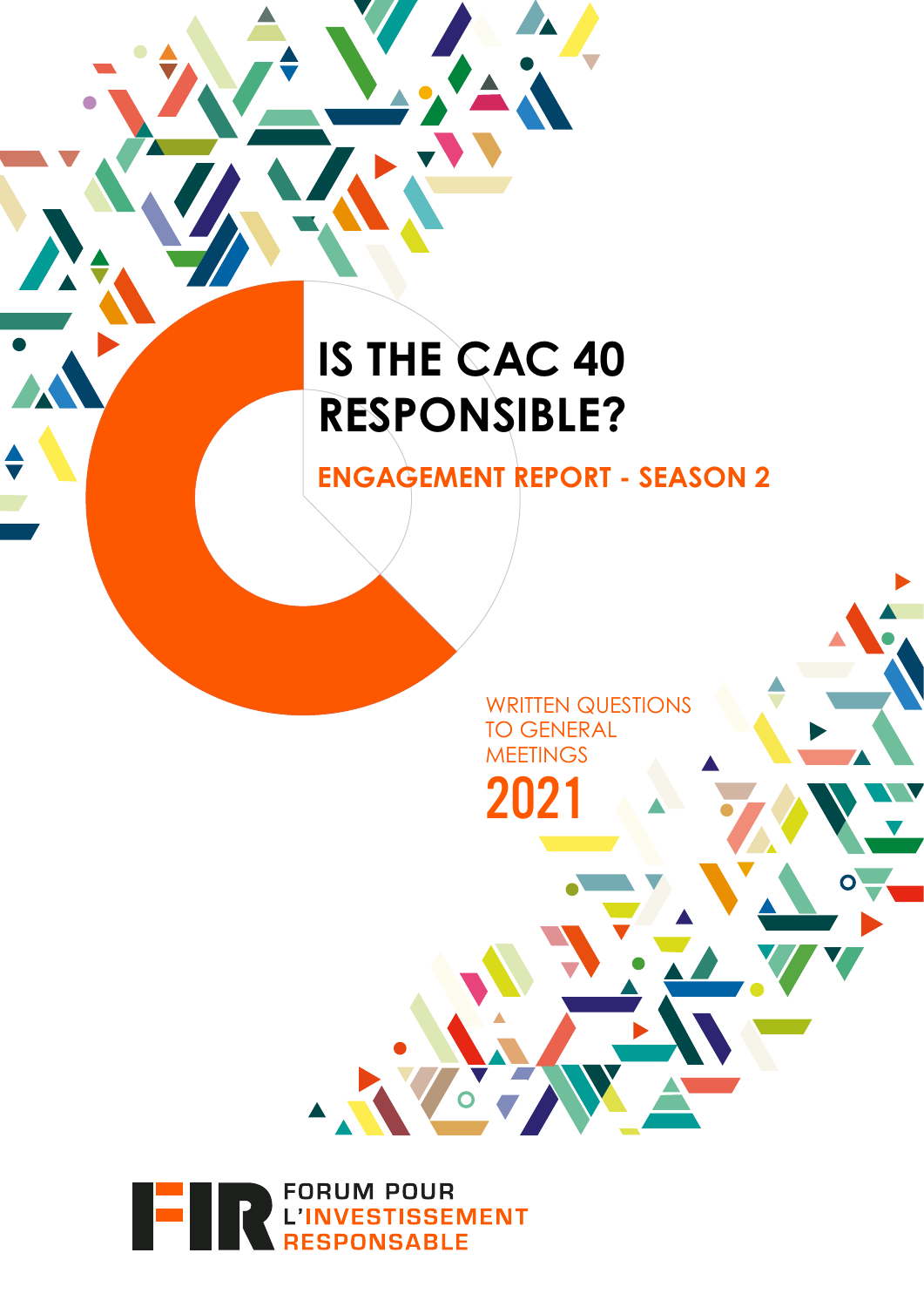### **SEASON 2: PROGRESS BUT INSUFFICIENT IMPROVEMENT ON SOCIAL ISSUES**

Faced with the challenges of our time – climate change, the collapse of biodiversity, the global growth in inequalities – the social responsibility of companies and investors is obvious and calls for resolute action, not just from the public authorities, but from every one of us.

Large companies not only have an impact on the economy but also on the environment, human rights and the social cohesion of the countries in which they operate. Since 2020, the FIR has therefore chosen to conduct written question campaigns with the CAC 40 by acquiring one share of each company on the index. Although the FIR's stock portfolio remains modest, the members of its "Dialogue and Engagement Commission" manage over €4,500 billion in assets, which is somewhat less so. This second edition also allows us to assess developments since last year.

The seriousness with which companies responded has improved in this 2021 campaign, which included 13 questions on 13 major social responsibility themes, even if companies such as Pernod-Ricard continue to refuse to provide reasoned and precise answers to their shareholders' public questions. Overall, 29 companies have seen their score increase, with the average company score rising from 1.04/3 to 1.26/3 However, companies listed in Paris but not headquartered in France generally continue to respond less satisfactorily than the average of other companies - ArcelorMittal and Airbus (tied 39<sup>th</sup>), STMicroelectronics (36<sup>th</sup>) and Stellantis (30th).

Overall, perhaps at least as much because of the raw materials crisis as because of an appreciation of the circular economy, the management of resource scarcity and supply (Q3) produced satisfactory responses. The question of gender equality (Q11) continues to produce well-constructed and well-argued responses (best average of the 13 questions this year, 2<sup>nd</sup> last year). Regarding the investment efforts needed to comply with the Paris Agreement, the answers are globally more detailed and precise than last year, although only a handful of companies present significant amounts of Capex relating to their decarbonisation objectives.

Conversely, some social issues continue to generate poor responses: the answers to the questions on the living wage  $(Q6)$  and the involvement of social partners  $(Q13)$  remain insufficient, receiving average scores of 0.8/3 (Q6) and 0.63/3 (Q13), respectively. Another social responsibility theme on which companies are lagging behind is their tax responsibility (Q9). The FIR encourages the CAC 40 to address these issues without delay.

The French SIF (FIR) hopes that this document will help each of you to form an opinion on the extent to which the major social responsibility themes have been taken into account by the CAC 40.



**Caroline Le Meaux** President of the Dialogue and Engagement Commission



**Alexis Masse** President of the French SIF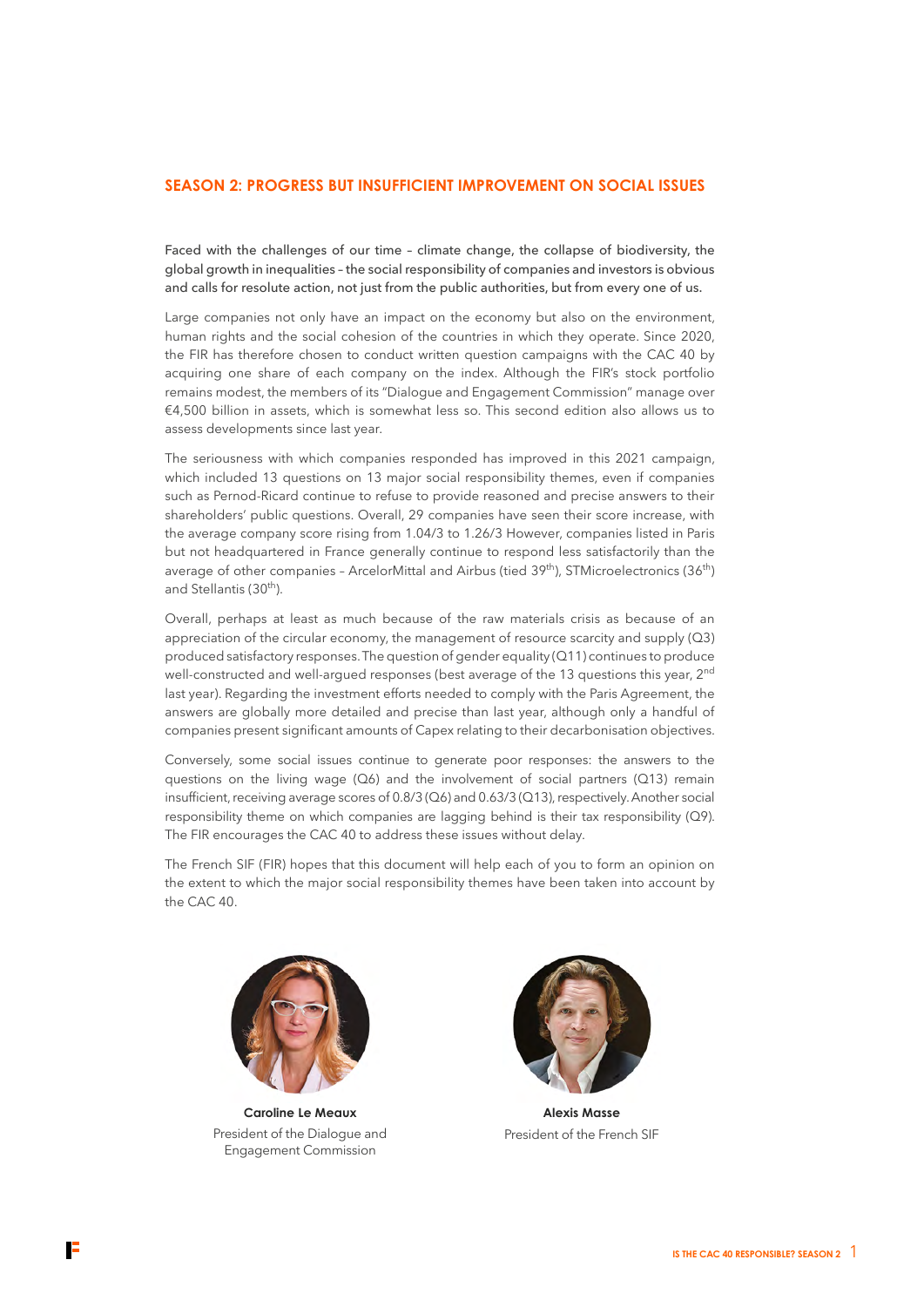### QUESTIONS 2022

### **Environment**

- 1. What amounts of Capex do you need to invest by 2025 to be aligned with the Paris Agreement? How will these Capex expenditures be distributed across the value chain between maintenance Capex and growth Capex? What is their geographical distribution?
- 2. How do you limit the impact of biodiversity loss on your future earnings? Specify the indicators and means you have put in place.
- 3. How do you plan ahead for the scarcity of certain natural resources and difficulties procuring your strategic resources? How does this affect your business models and how do you secure your supply chains?

### **Social**

- 4. Solidarity between economic actors, and large and small companies, seems necessary to limit the negative impacts of the current crisis. How is your group adapting its purchasing or sales practices, both nationally and internationally, to support its suppliers or customers who are affected by the crisis? Do you apply differentiated policies for VSEs and SMEs? Has the crisis led you to structurally change your policies in this area?
- 5. How do you manage, at group level, the social impacts associated with the massive development of teleworking since the beginning of the pandemic? In particular in terms of psychosocial risk management, cost sharing, employee satisfaction surveys, shifts in employee choices, share of teleworkers, etc.
- 6. Do you have a definition of the "living wage" that goes beyond the local legal minimum wage? If yes, what is it? How does your company ensure that its employees, and also the employees of its suppliers, receive a living wage?
- 7. Do you take environmental and social criteria into account in the profit-sharing agreements of your employees in France? If yes: What are these criteria? Have they changed since 1 April 2020? What proportion do these criteria represent in the profit-sharing formula? Has it changed in the last year? What proportion of employees are affected?
- 8. In the context of employee savings, which funds have received a socially responsible investment label (CIES, Finansol, Greenfin, SRI)? For each fund offered, what is the name of the label(s), what is its percentage share in the employee savings portfolio, and to what proportion of employees is it offered? In addition, what proportion of the group's employees in France and abroad have access to other forms of professional savings, particularly for retirement? What proportion of the assets corresponding to these savings is managed in a socially responsible manner and has "quality marks"? Which ones?

### **Governance**

- 9. Do you apply the GRI 207 standard for your public tax reporting? If yes, does this reporting cover all the elements indicated in this standard and if not, which elements have you chosen not to publish and why? If you are not using this standard, what are the reasons and do you plan to apply it in the near future (in one to two years)? What other measures have you implemented or do you plan to implement to meet your stakeholders' increasing demand for tax transparency?
- 10. What scope is taken into account for the equity ratios that you publish? How do you analyse the evolution of these ratios? Has this analysis led you to adapt your remuneration policies? If yes, how?
- 11. With regard to the implementation of your group's gender equality policy, could you please provide us with: (i) The plan and quantified objectives – achieved or to be achieved – concerning the topics relating to this policy (career, training, remuneration, work-life balance, etc.) at all levels of responsibility. (ii) Is this equality policy applied in all of the group's companies, both in France and internationally? If not, why not? (iii) If yes, what specific means do you use to promote gender equality in the countries where you operate and where it is difficult for this concept to be established?
- 12. How are your lobbying practices formalised and how do they fit into your group's CSR strategy? Can you describe your company's chain of responsibility for lobbying or institutional relations? In which cases can or should the matter be referred to your group's supervisory body (board of directors, supervisory board)? What information do you publish about your lobbying practices (public positions, allocated budgets, etc.) for each of your global markets?
- 13. How, in concrete terms, do you involve your social partners, at group level and locally, in engaging your company in a just transition? Do you intend to publish their opinion on your vigilance plan? Do you intend to publish their opinion on your nonfinancial performance statement?

The companies' full responses are available (in French) on the FIR website: *[www.frenchsif.org](https://www.frenchsif.org)*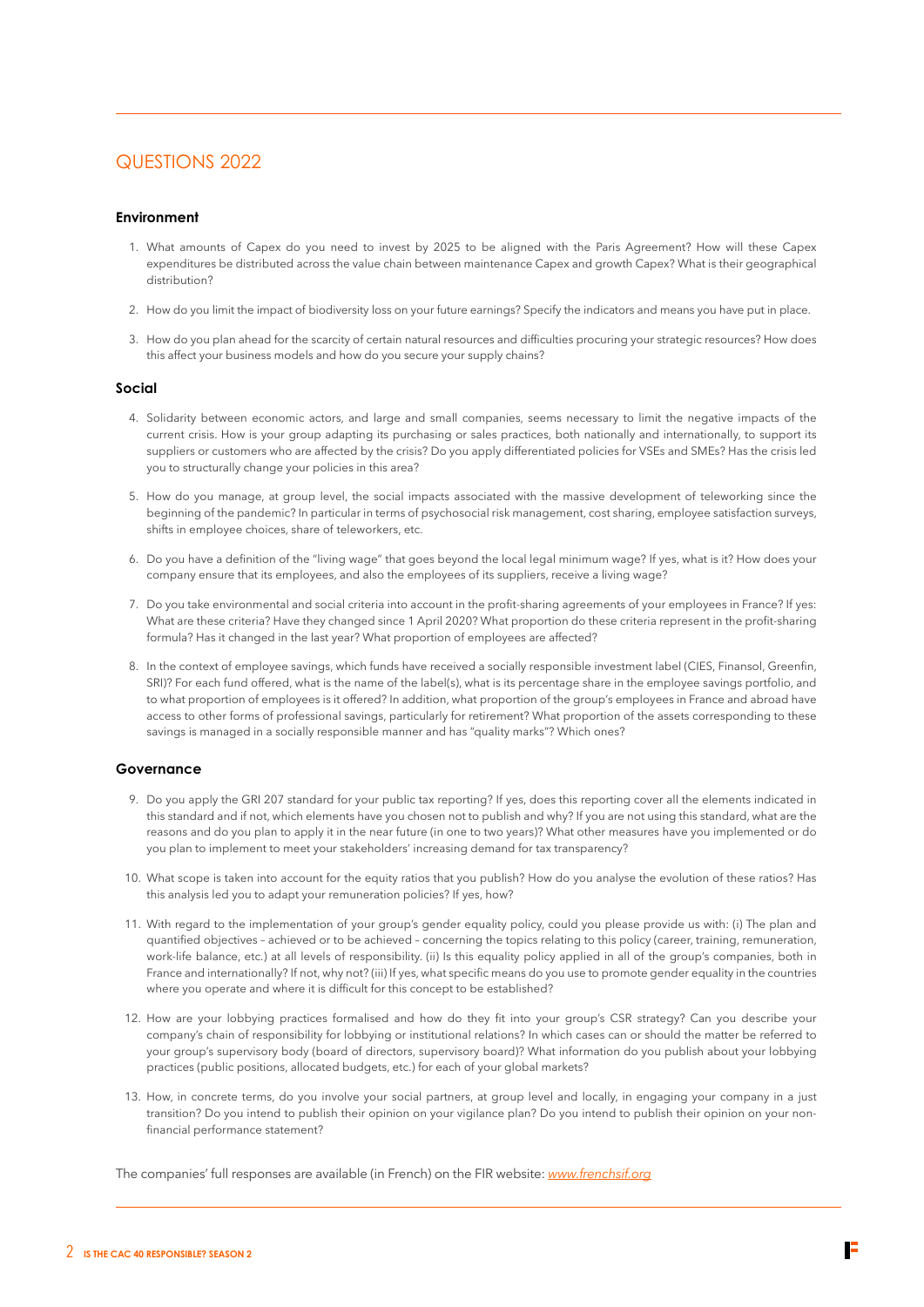# **SUMMARY OF RESULTS**

Responsible investors focus on the sustainability of their investments in a society facing major environmental and social challenges such as the fight against climate change and the erosion of biodiversity, the scarcity of resources, and the reduction of inequalities. These investors are taking action in order to make a positive impact on such issues and one of the tools they have for this purpose is dialogue and shareholder engagement. The written question campaign conducted by the FIR is part of this desire to push companies to acknowledge the importance of certain issues, to adopt best practices and, as a result, to strengthen their nonfinancial performance and their sustainability.

As last year, by acquiring one share in each of the CAC 40 companies, the FIR was able to ask each of these 40 companies 13 questions on 13 major social responsibility themes. The answers were analysed by groups of ESG professionals (Environmental, Social and Governance) using a common analysis grid.*<sup>1</sup>* The 13 questions cannot perfectly address all issues and other themes also deserve attention, nevertheless they cover 13 major CSR issues that are important for building resilient and successful companies in the long term, in line with society's expectations and aware of their responsibilities.

Following a collective reflection, for the second edition of its written question campaign, the FIR added two themes – resource scarcity and supply chain security, and responsible lobbying – while taking care to fine-tune its questions, in order to obtain more precise and comparable answers.

By asking written questions at companies' general meetings, the FIR allows all shareholders, and all interested persons, to benefit from summarised answers to these vital questions. It also makes it possible to compare the answers of these large companies. This exercise provides a better understanding of the companies' approach to particular issues and clarifies certain elements, allowing a better assessment of their level of ambition in terms of social responsibility. Without claiming to reflect all aspects of the companies' policies, the exercise makes it possible to frame the answers and not to be guided by the elements communicated by the companies elsewhere.

The analysis was carried out on the basis of the responses of the 40 companies and it relies on their accuracy. The analysis does not prejudge the quality of the existing policies as a whole. This may leave the door open to a form of greenwashing that stakeholders will be able to identify when reading the full responses.

We now present a summary of the main results. The detailed results can be found in the full report (in French).

### **13 more precise questions, with more satisfactory answers**

Some of the 12 questions posed by the FIR in 2020 were very specific, while others were much broader in order to give companies the opportunity to express themselves more freely on certain issues. This year, the questions were revised to make them more precise, facilitating the evaluation and comparability of the companies' answers. Overall, the responses were more precise and exhaustive: 29 companies saw their score increase compared to last year, with EssilorLuxottica (+0.82 points), Kering (+0.76 points) and Veolia (+0.7 points) showing the strongest increases.

All the questions have been modified compared to last year, sometimes marginally, such as question 6, which goes one step further by adding suppliers' employees to the population guaranteed a living wage; question 7, which adds the evolution of ESG criteria into the formula used for profitsharing agreements; or question 8 on SRI labelling. Other questions have been more extensively modified, such as question 5, which now explicitly addresses the social impacts associated with the development of teleworking, whereas a more open-ended question on preparing employees for 21st century transitions was asked last year. Finally, some were developed in more detail, such as the question on Capex, which this year asked about the alignment of Capex with the Paris Agreement over a time horizon, a geographical scope and for details of maintenance and growth Capex. All existing issues have therefore been clarified and/or further detailed.

As last year, the 13 questions covered the main issues at the heart of corporate social responsibility today: measuring environmental impact, impacts of and on biodiversity, natural resource management, supplier relations, developments in working conditions, respect for human rights, responsible savings, tax policy, social cohesion, gender equality, lobbying and stakeholder engagement.

### **The victors of this second campaign**

Orange came out top in this second campaign (vs. 2nd place last year) with a score of 2/3, up 0.33 points on 2020. Compared to other CAC 40 companies, the group was one of the most transparent and precise on questions 3 (management of resource scarcity and supply), 4 (solidarity between economic players), 8 (labelling of employee savings), 11 (gender equality) and 12 (responsible lobbying), obtaining the maximum three-star rating. It obtained two stars on questions 2 (impacts of biodiversity loss on earnings), 5 (social impacts of teleworking), 9 (tax reporting), and 13 (involvement of social partners). Its weaknesses related to questions 7 (ESG criteria in profit-sharing) and 10 (equity ratio), where it received one star, and to question 6 (living wage), for which it received no stars.

*<sup>1</sup> All companies are rated from 0 to 3 based on criteria specific to each question, assessing the company's transparency and accuracy.*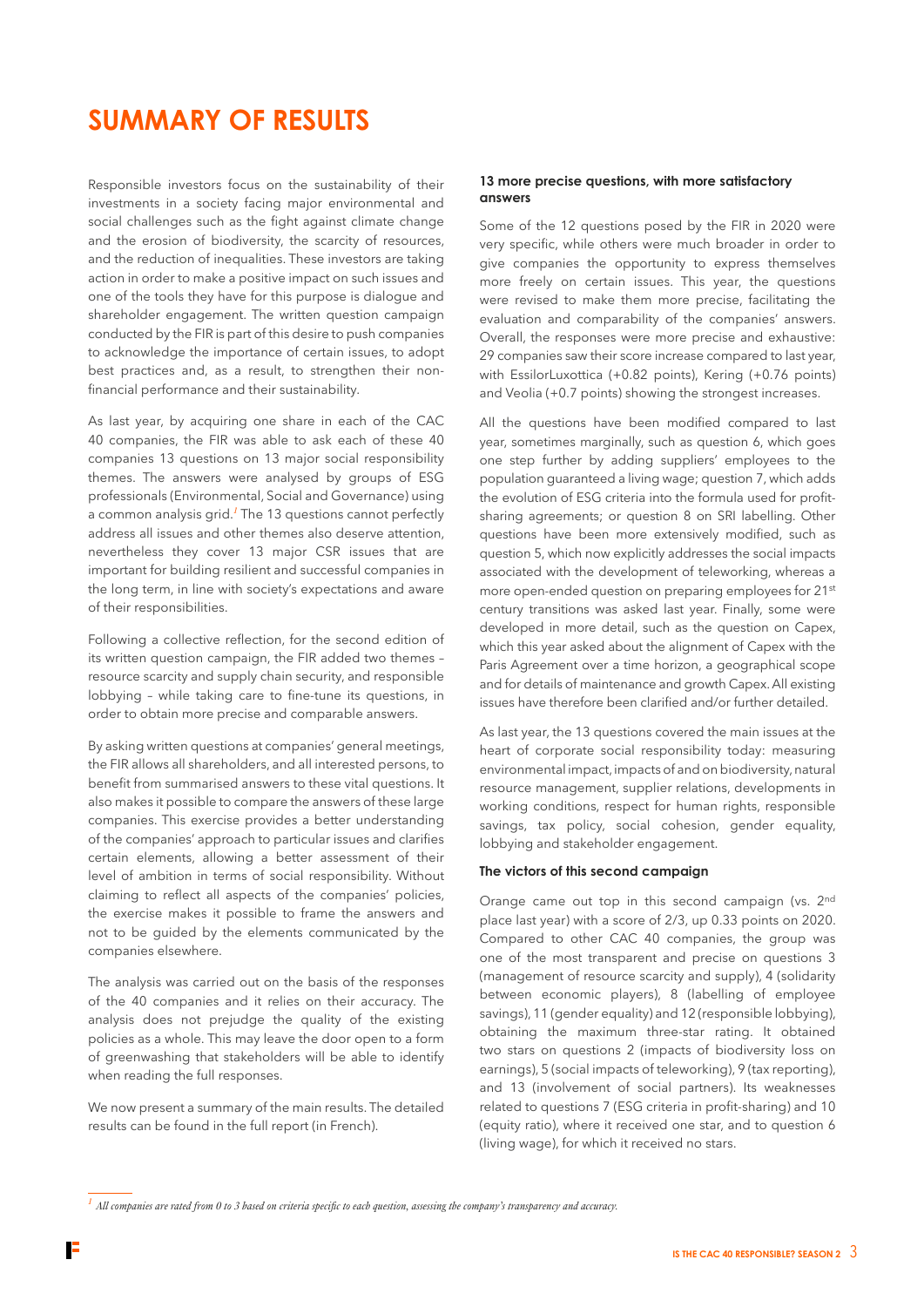BNP Paribas, Michelin and TotalEnergies tied for second place with increases of 0.34 points, 0.34 points and 0.67 points, respectively. All three obtained an average score of 1.92/3, with TotalEnergies obtaining only two maximum scores (on questions 3 and 4) while BNP Paribas and Michelin obtained four. However, BNP Paribas received the lowest score (zero star) for question 13, and Michelin for question 9.

At the bottom of the table, Airbus and ArcelorMittal came in joint last place (with six and seven zero-star scores respectively vs. nine in 2020) but are up 0.28 and 0.37 points respectively compared to 2020. Next were Pernod Ricard, Publicis and STMicroelectronics, each with a score of 0.69/3. The biggest drop in the ranking was Vinci with -0.4 points. We emphasise the discussion efforts of ArcelorMittal, with whom we had an oral exchange after receiving their written answers.

### **Progress in transparency and precision**

Overall, a majority of companies (29 companies) improved their score, one company's score was unchanged and nine companies saw their score decrease. This overall improvement suggests that companies are taking the exercise more seriously than in the previous year, making additional efforts to understand the questions and to be more precise in their answers.

Analysis of the results table shows an overall improvement on last year with an average score for the 13 questions of 1.26/3 vs. 1.04/3 in 2020. A majority of satisfactory responses (two or three stars) was given to three questions (vs. two last year): 26 companies on the management of resource scarcity (Q3), 23 companies on solidarity between economic actors (Q4) and 29 companies on the question on gender equality (Q11). The companies obtaining three stars remain a minority, with a maximum of 10 companies for question 4 (solidarity between economic actors). No company obtained the maximum score for three questions (vs. five last year): they concern responsible taxation (Q9), the equity ratio  $(Q10)$  and the integration of social partners (Q13).

Compared to the 2020 campaign, the greatest progress has been made on the issue of gender equality, already one of the highest scoring issues in 2020 (although this year the issue is more about the implementation of equality policy than about governance). The precision of certain questions, such as question 5 (on the social impacts of teleworking in 2021 vs. the preparation of employees for 21st century transitions in 2020) or question 2 (on the impact of biodiversity loss on future earnings in 2021 vs. the impact on global ecosystems in 2020), allowed the 40 companies to improve their average score for these topics. However, only two and three companies, respectively, obtained the maximum score for these questions in 2021, revealing room for improvement for most CAC 40 companies.

On the other hand, a majority of companies continue to answer very unsatisfactorily (zero stars) to two questions: this is the case for 21 companies out of 40 for the question concerning the definition of a "living wage" and its

application to employees and to suppliers' employees (Q6); and for 22 companies for the question concerning the publication of their social partners' opinion on the vigilance plan and the non-financial performance statement, and their involvement in engaging for a just transition (Q13).

For the two new questions – managing resource scarcity and supply (Q3) and responsible lobbying (Q12) – the average scores are above the overall average for the 13 questions. helping to raise the average compared to last year. However, here again there are disparities, with 14 companies receiving a low score (zero or one star) for question 3 and 25 companies for question 12.

The FIR will continue to pursue its constructive responsible investor approach via its engagement platform, including its general meeting written question campaigns. In 2022, the FIR aims to reduce the number of questions in order to optimise the quality of companies' responses. In addition, a dialogue will be offered to companies at the beginning of 2022 to discuss the FIR's approach, as was done with some companies after the 2021 general meeting season. We hope that the quality of the answers will improve in terms of form, to become more complete and more precise, as well as in terms of substance, with greater consideration being given to these sustainable development issues.



To see all of the companies' responses, *[click here](https://www.frenchsif.org/isr-esg/wp-content/uploads/2022_reponses_Campagne-FIR-AG2021.pdf)*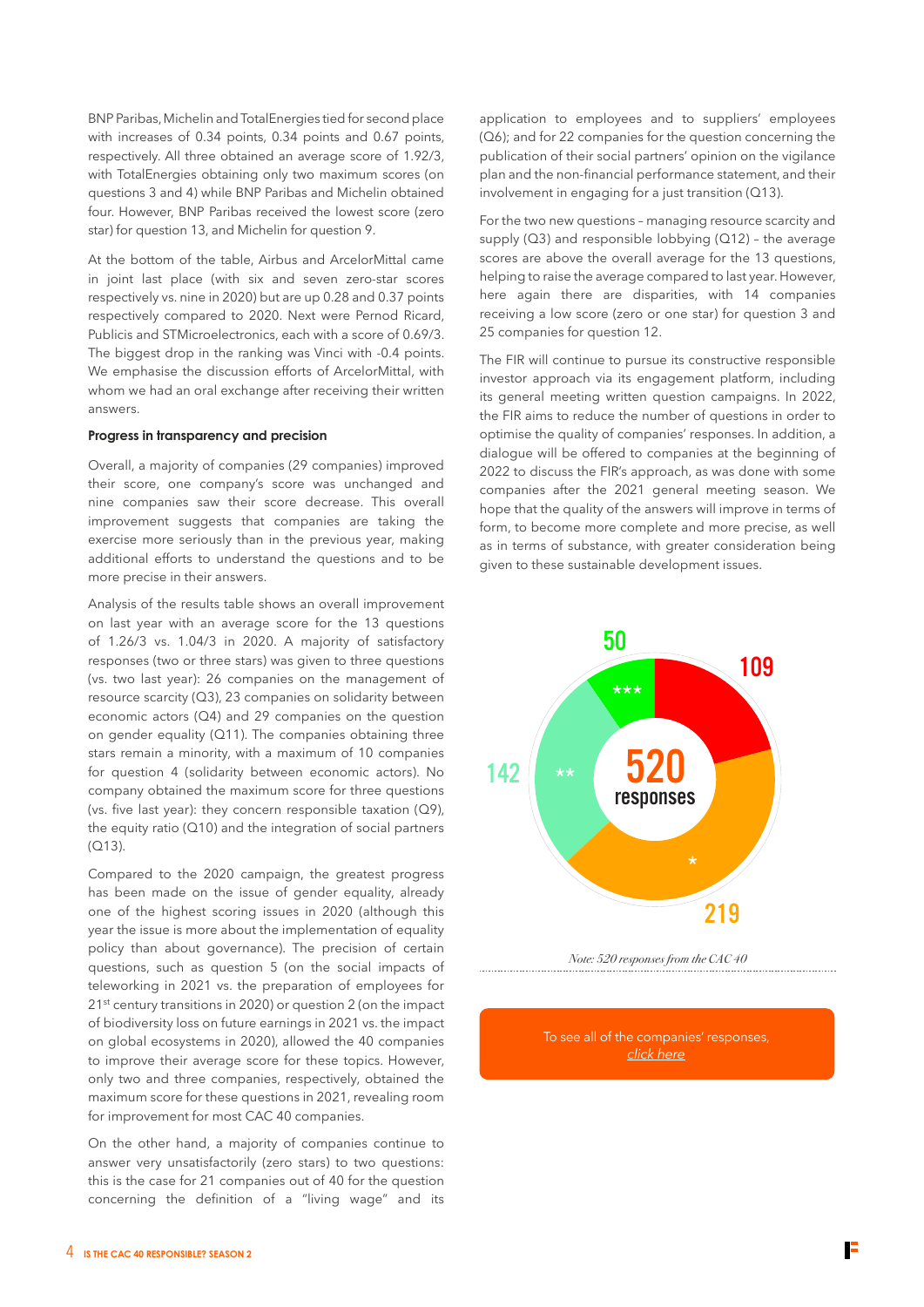|                           | O <sub>1</sub> | Q <sub>2</sub> | Q3 | Q4 | $\Omega$ | Q6 | Q7 | Q8 | Q9 |               | $Q10$ $Q11$ | Q12   Q13 | Average<br>score | Rating         |
|---------------------------|----------------|----------------|----|----|----------|----|----|----|----|---------------|-------------|-----------|------------------|----------------|
| <b>ORANGE</b>             |                |                |    |    |          |    |    |    |    |               |             |           | 2.00             | 1              |
| <b>BNP PARIBAS</b>        |                |                |    |    |          |    |    |    |    |               |             |           | 1.92             | $\overline{2}$ |
| <b>MICHELIN</b>           |                |                |    |    |          |    |    |    |    |               |             |           | 1.92             | $\overline{2}$ |
| <b>TOTALENERGIES</b>      |                |                |    |    |          |    |    |    |    |               |             |           | 1.92             | $\overline{2}$ |
| <b>KERING</b>             |                |                |    |    |          |    |    |    |    |               |             |           | 1.85             | 5              |
| <b>SCHNEIDER ELECTRIC</b> |                |                |    |    |          |    |    |    |    |               |             |           | 1.77             | 6              |
| <b>SAFRAN</b>             |                |                |    |    |          |    |    |    |    |               |             |           | 1.69             | 7              |
| <b>CREDIT AGRICOLE</b>    |                |                |    |    |          |    |    |    |    |               |             |           | 1.62             | 8              |
| <b>SANOFI</b>             |                |                |    |    |          |    |    |    |    |               |             |           | 1.62             | 8              |
| <b>VEOLIA</b>             |                |                |    |    |          |    |    |    |    |               |             |           | 1.62             | 8              |
| <b>ENGIE</b>              |                |                |    |    |          |    |    |    |    |               |             |           | 1.54             | 11             |
| <b>RENAULT</b>            |                |                |    |    |          |    |    |    |    |               |             |           | 1.54             | 11             |
| <b>AXA</b>                |                |                |    |    |          |    |    |    |    |               |             |           | 1.46             | 13             |
| <b>LEGRAND</b>            |                |                |    |    |          |    |    |    |    |               |             |           | 1.46             | 13             |
| <b>SOCIETE GENERALE</b>   |                |                |    |    |          |    |    |    |    |               |             |           | 1.46             | 13             |
| <b>AIR LIQUIDE</b>        |                |                |    |    |          |    |    |    |    |               |             |           | 1.38             | 16             |
| <b>DANONE</b>             |                |                |    |    |          |    |    |    |    |               |             |           | 1.31             | 17             |
| <b>LVMH</b>               |                |                |    |    |          |    |    |    |    |               |             |           | 1.31             | 17             |
| <b>THALES</b>             |                |                |    |    |          |    |    |    |    |               |             |           | 1.31             | 17             |
| UNIBAIL-RODAMCO-WESTFIELD |                |                |    |    |          |    |    |    |    |               |             |           | 1.31             | 17             |
| <b>WORLDLINE</b>          |                |                |    |    |          |    |    |    |    |               |             |           | 1.31             | 17             |
| <b>CARREFOUR</b>          |                |                |    |    |          |    |    |    |    | $\mathcal{L}$ |             |           | 1.23             | 22             |
| <b>DASSAULT SYSTEMES</b>  |                |                |    |    |          |    |    |    |    |               |             |           | 1.15             | 23             |
| <b>ESSILOR LUXOTTICA</b>  |                |                |    |    |          |    |    |    |    |               |             |           | 1.15             | 23             |
| <b>L'OREAL</b>            |                |                |    |    |          |    |    |    |    |               |             |           | 1.15             | 23             |
| <b>SAINT-GOBAIN</b>       |                |                |    |    |          |    |    |    |    |               |             |           | 1.15             | 23             |
| <b>ALSTOM</b>             |                |                |    |    |          |    |    |    |    |               |             |           | 1.00             | 27             |
| <b>HERMES</b>             |                |                |    |    |          |    |    |    |    |               |             |           | 1.00             | 27             |
| <b>ATOS</b>               |                |                |    |    |          |    |    |    |    |               |             |           | 0.92             | 29             |
| <b>CAPGEMINI</b>          |                |                |    |    |          |    |    |    |    |               |             |           | 0.85             | 30             |
| <b>STELLANTIS</b>         |                |                |    |    |          |    |    |    |    |               |             |           | 0.85             | 30             |
| <b>VIVENDI</b>            |                |                |    |    |          |    |    |    |    |               |             |           | 0.85             | 30             |
| <b>BOUYGUES</b>           |                |                |    |    |          |    |    |    |    |               |             |           | 0.77             | 33             |
| <b>TELEPERFORMANCE</b>    |                |                |    |    |          |    |    |    |    |               |             |           | 0.77             | 33             |
| <b>VINCI</b>              |                |                |    |    |          |    |    |    |    |               |             |           | 0.77             | 33             |
| <b>PERNOD RICARD</b>      |                |                |    |    |          |    |    |    |    |               |             |           | 0.69             | 36             |
| <b>PUBLICIS</b>           |                |                |    |    |          |    |    |    |    |               |             |           | 0.69             | 36             |
| <b>STMICROELECTRONICS</b> |                |                |    |    |          |    |    |    |    |               |             |           | 0.69             | 36             |
| <b>AIRBUS GROUP</b>       |                |                |    |    |          |    |    |    |    |               |             |           | 0.62             | 39             |
| <b>ARCELORMITTAL</b>      |                |                |    |    |          |    |    |    |    |               |             |           | 0.62             | 39             |

## **Table of scores for all questions**